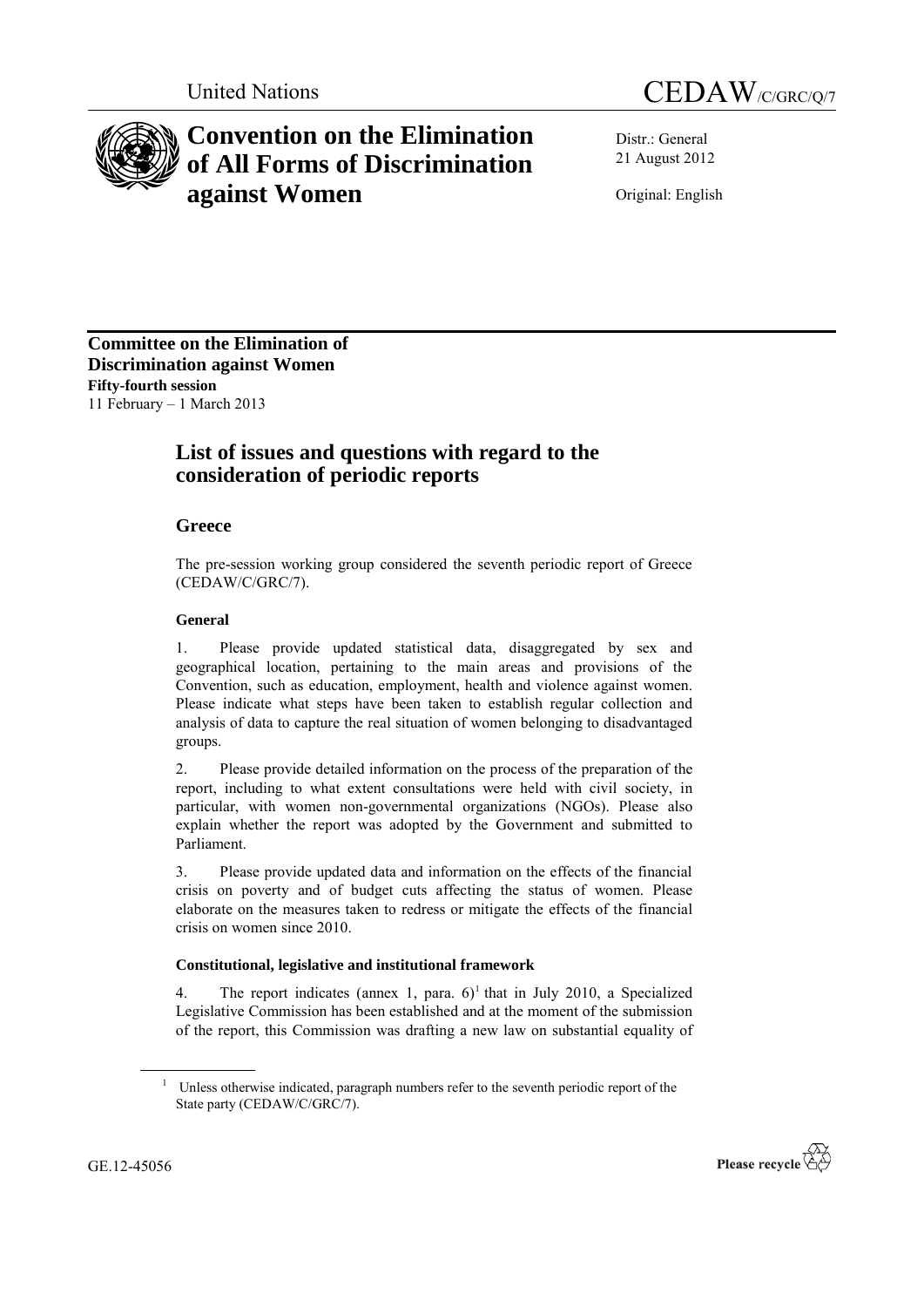the sexes (annex 1, para. 12) and redrafting the legislation related to combating violence against women (annex 1, para.6). Please provide detailed information on the mandate of this Commission and its composition, as well as updated information on whether the above-mentioned legislation has been drafted and amended.

5. The report indicates (annex 1, para. 25) that the Specialized Legislative Commission was examining, at the moment of the submission of the report, the current family law provisions in order to "modernize and improve them" with regard to the contradictions in the application of national law and sharia law in the State party. Please provide information on whether these revisions have been undertaken, and if so, what was their outcome.

#### **Access to justice**

6. The report indicates (para. 23) that in order to facilitate access to justice for women, the General Secretariat for Gender Equality was planning to conduct a systematic study in 2011 on the current legislation on gender equality in public and private sectors in order to improve and to simplify regulations for their effective implementation in administration, courts and monitoring mechanisms. Please provide updated and detailed information on the status of this study, as well as on the concrete steps taken to improve women's access to justice in the State party.

#### **Violence against women**

7. The report indicates (annex 1, para. 3) that the General Secretariat for Gender Equality established Advisory Centres to be operational from 2011 in all regions of the country to provide specialized legal information and combat genderbased violence across the country and free legal representation of women victims of violence. The report further indicates (annex 1, para.5) that some SOS hotlines for victims of domestic violence have been established and were supposed to be fully operational in 2011. Please provide updated information on whether these centres and hotlines are operational. Please indicate if any evaluation mechanism has been established to assess the impact of the National Action Plan to Prevent and Combat Violence against Women 2009-2013 (annex 1, para.5) and provide information on the progress achieved so far through its implementation.

8. Please provide information on steps taken to ratify the Council of Europe Convention on Preventing and Combating Violence and Domestic Violence against Women, which the State party has signed.

#### **Trafficking and exploitation of prostitution**

9. The report provides some data on trafficking in human beings (para. 79), however, this data is not disaggregated by sex and geographical location. Please provide updated and detailed statistical data, disaggregated by sex and location, on trafficking in women and exploitation of prostitution, in particular, on the number of victims, including minors, the number of complaints received, investigations, prosecutions, convictions and penalties imposed on the perpetrators of such crimes. Please provide information on measures to address the root causes of prostitution.

#### **Political participation and decision-making**

10. The report indicates (para. 136) that despite the several steps taken by the State party to increase women's participation in decision-making, women continue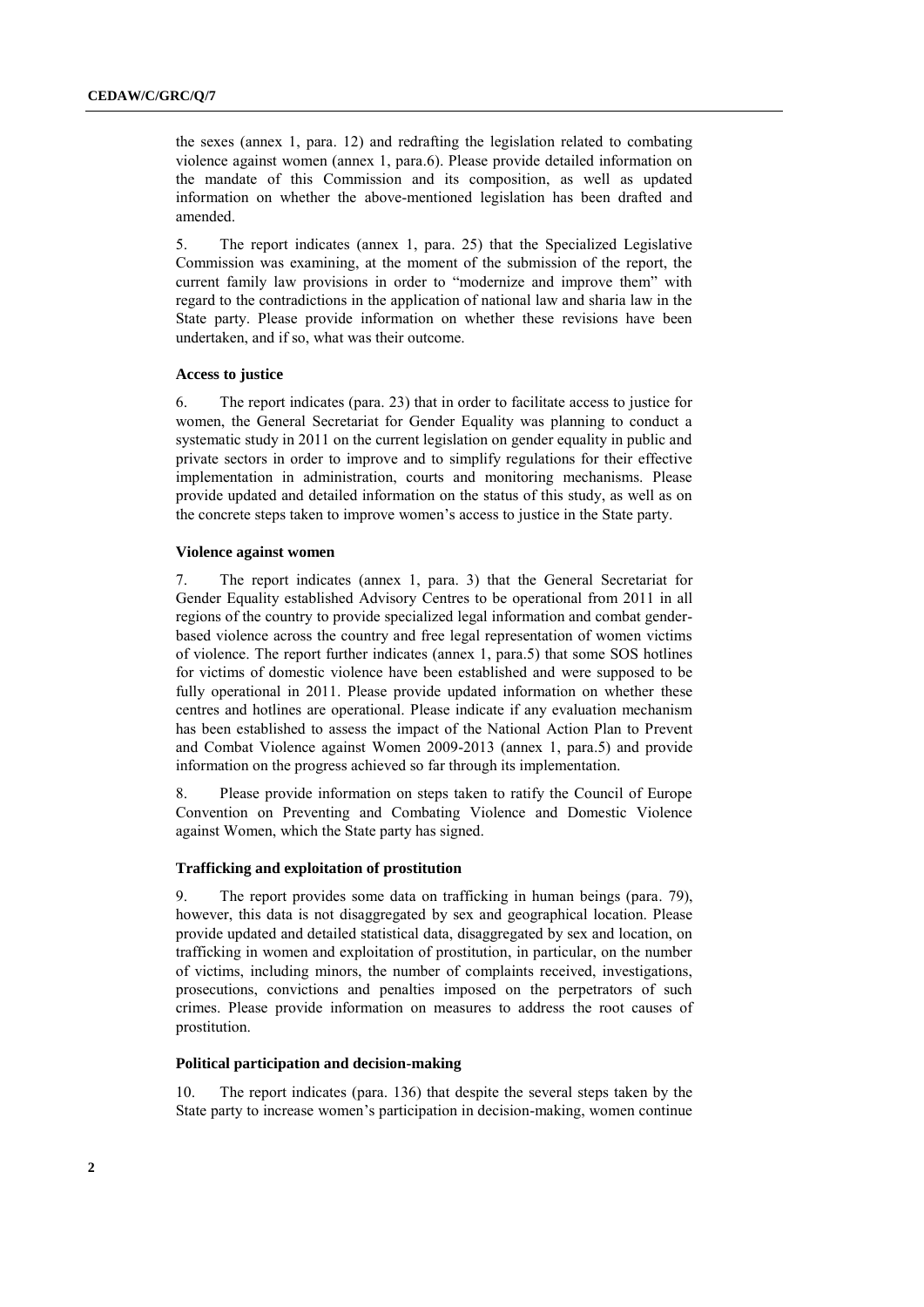to be underrepresented in politics, political parties, parliament, government and public administration, as well as in the foreign service and in tertiary education. Please provide information on measures taken to ensure that more women enter into decision-making bodies in all sectors and at all levels. Please also indicate whether these measures include awareness-raising campaigns about the importance of women's participation in decision-making for society as a whole and monitoring of the impact of these measures.

11. The report indicates (para. 47) that article 3 of Law 3636/2008 (G.G.11/A/1-2-2008) on the elections of members of parliament stipulates that a minimum of a third of the candidates within political parties – nation-wide, not per election region – must be of each sex. The report further provides some data (para. 143) on women's participation in the National Parliament in 2007 and 2009. Please provide information on the implementation of the above Law, as well as information on the latest elections in the State party, in June 2012, and on the composition of the new Parliament with regard to the gender-balanced representation.

12. The report indicates (paras. 31 and 33) that laws 3387/2005 and 3448/2006, abolished the 10 per cent quota for women's admission to the Fire fighting Academy Schools of the Hellenic Fire Corps and the 15 per cent quota on employment of women in the Municipal Police Force. Please clarify whether higher quotas have been established in order to achieve substantive equality of women and men. Please provide information on whether after the abolishment of these quotas women's admission to the above-mentioned institutions has increased and provide comparative data on the period before and after this amendment.

#### **Education**

13. The report acknowledges (para. 172) that in secondary education the number of boys is higher than the respective number of girls. Please provide information on the root causes of this difference, the dropout rates and measures taken to retain girls in schools.

14. The report acknowledges (para. 173) that women's educational and professional choices remain defined by gender stereotypes. The report further indicates (annex 1, para. 16) that some measures have been taken, according to the National Action Plan for Substantive Gender Equality 2010 – 2013, to reform curricula for higher education to mainstream gender. Please provide information on measures taken to review teaching materials, curricula and textbooks, to integrate gender equality and human rights therein and eliminate sex and genderbased discrimination at all levels of education.

#### **Employment**

15. The report mentions (annex 1, para. 22) that the Labour Inspectorate has been reconstituted. Please provide information on the new composition, the mandate and the measures taken by the new Labour Inspectorate and other State party's bodies in order to address gender pay gap. The report further indicates (para. 232) that in the framework of developing new forms of employment organization, social partners have annexed to the 2008 – 2009 National General Collective Labour Contract a framework agreement on teleworking, the promotion of which is anticipated to contribute to the harmonization of family and professional life and the strengthening of women's employability. Please provide information on the outcomes of this initiative, as well as on other recent measures